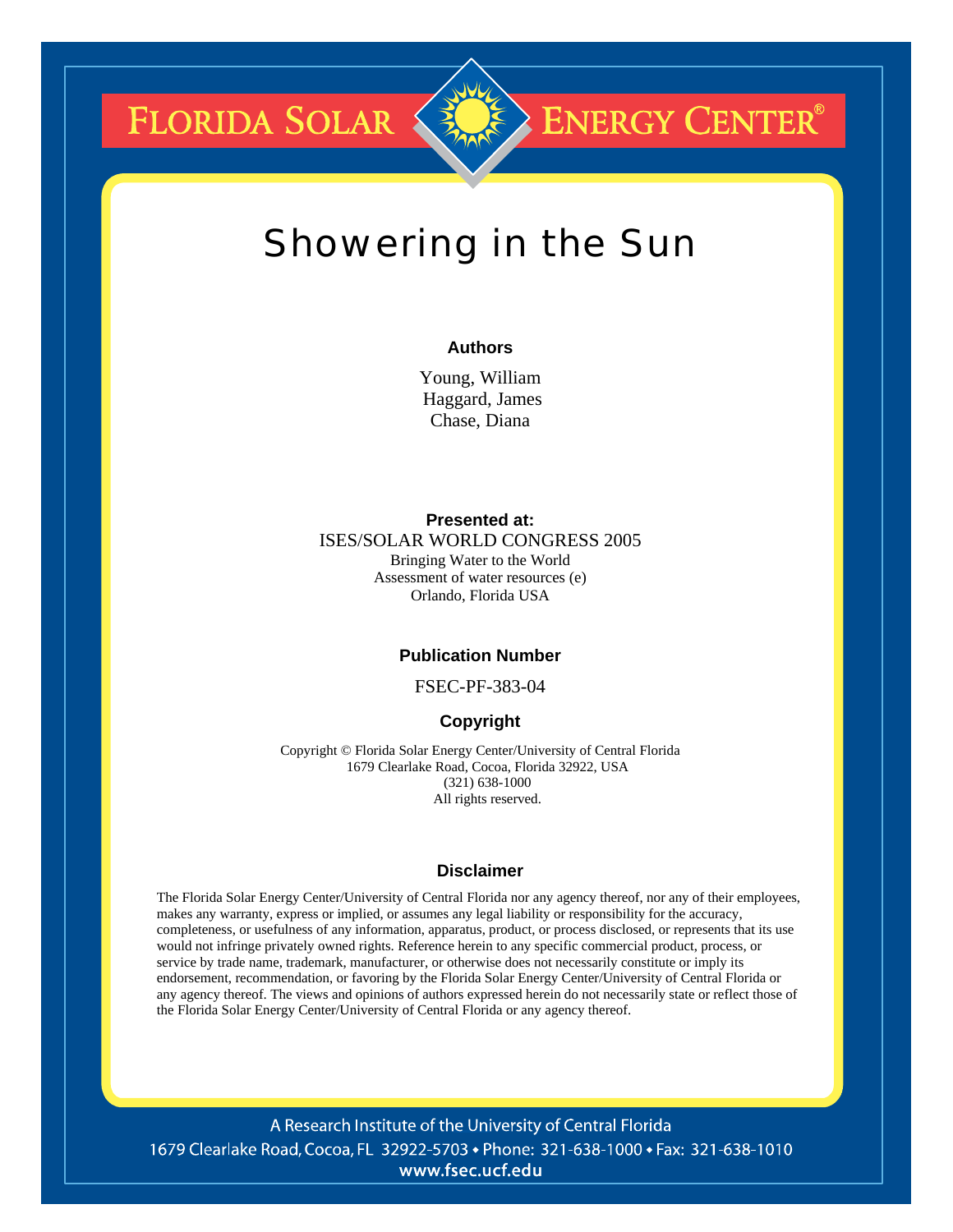#### ISES/SOLAR WORLD CONGRESS 2005

Bringing Water to the World Assessment of water resources (e) Orlando, Florida USA

# **Showering in the Sun**

William Young, Jr. and James Haggard Diana Chase Florida Solar Energy Center University of Central Florida 1679 Clearlake Road 4000 Central Florida Blvd Cocoa, Florida 32922 Orlando, Florida 32782 [young@fsec.ucf.edu](mailto:young@fsec.ucf.edu) [chase@mail.ucf.edu](mailto:chase@mail.ucf.edu)

# ABSTRACT

For thousands of years, man has used energy from the sun to heat water. Today, the typical way of obtaining hot water for a shower is through a residential or commercial thermal system installed on a building. This type of shower is too big and heavy to use outdoors, although camping facilities and parks may have such systems for their patrons. Original outdoor showers that were developed for use in remote locations were bulky and not particularly portable. Today's solar shower is designed to be practical for camping, recreational and marine use. New products are made of plastic for lighter weight and portability, and the tank has been replaced with a bag that performs as both a solar energy collector and storage unit with a hose for dispensing hot water. The solar shower has entered the outdoor market place as a valuable device, reaching into the worlds of campers, backpackers, sailors, archeologists, missionaries and people in developing countries.

There are only a few manufacturers of the camping type of solar showers. There are four basic designs, all of which are very low cost compared to residential hot water systems. All are made of some form of plastic and typically come in sizes from 2 to 8 gallons (9 to 30 liters). Temperatures can reach up to 110 degrees Fahrenheit (43 degrees Celsius) in little more than 3 hours of full sunlight and some even have a built in temperature gauge for easy reading. The performance of each shower is similar, with the major difference being design and quality.

#### INTRODUCTION

For thousands of years, man has used energy from the sun to warm homes and heat water. As early as 220 BC, the

Greeks used copper pipes placed in the sun to collect radiant heat and to store the hot water under marble floors of buildings. The Romans practiced regular bathing, but the practice died out during the Middle Ages. The industrialized world of the 1800s realized the need for personal hygiene, and advances in technology prompted many early thermal water heating system designs to use wood, coal and gas. Early system designs generally consisted of a tank attached to a metal stove used for heating and cooking. In 1891, Clarence Kemp combined his design with other practices and patented the modern solar water heater. Bare metal tanks were installed in a hot box, which was exposed to the sun to increase the tank's ability to collect and retain solar heated water. At first, solar heaters were used for heating water and bathing, until showers became popular in homes.

Now, the typical way of obtaining solar hot water for a shower is through a residential or commercial thermal system installed on a building. This type of shower is too big and heavy for outdoor use, although camping facilities and parks may have such systems. Because of the need for good hygiene in remote locations, the design was reinvented and simplified to be used as a camping, recreational or marine hot water shower. This new design was made of plastic for light weight and portability and the tank was replaced with a bag that performed as both the solar energy collector and storage unit with a hose for dispensing the hot water. The camping shower became a plastic bag for heating water with a hook or loop for mounting and a hose to dispense the water. The shower is placed in the sun and mounted to a structure that will hold the weight of the water and allow a person to stand under it to shower.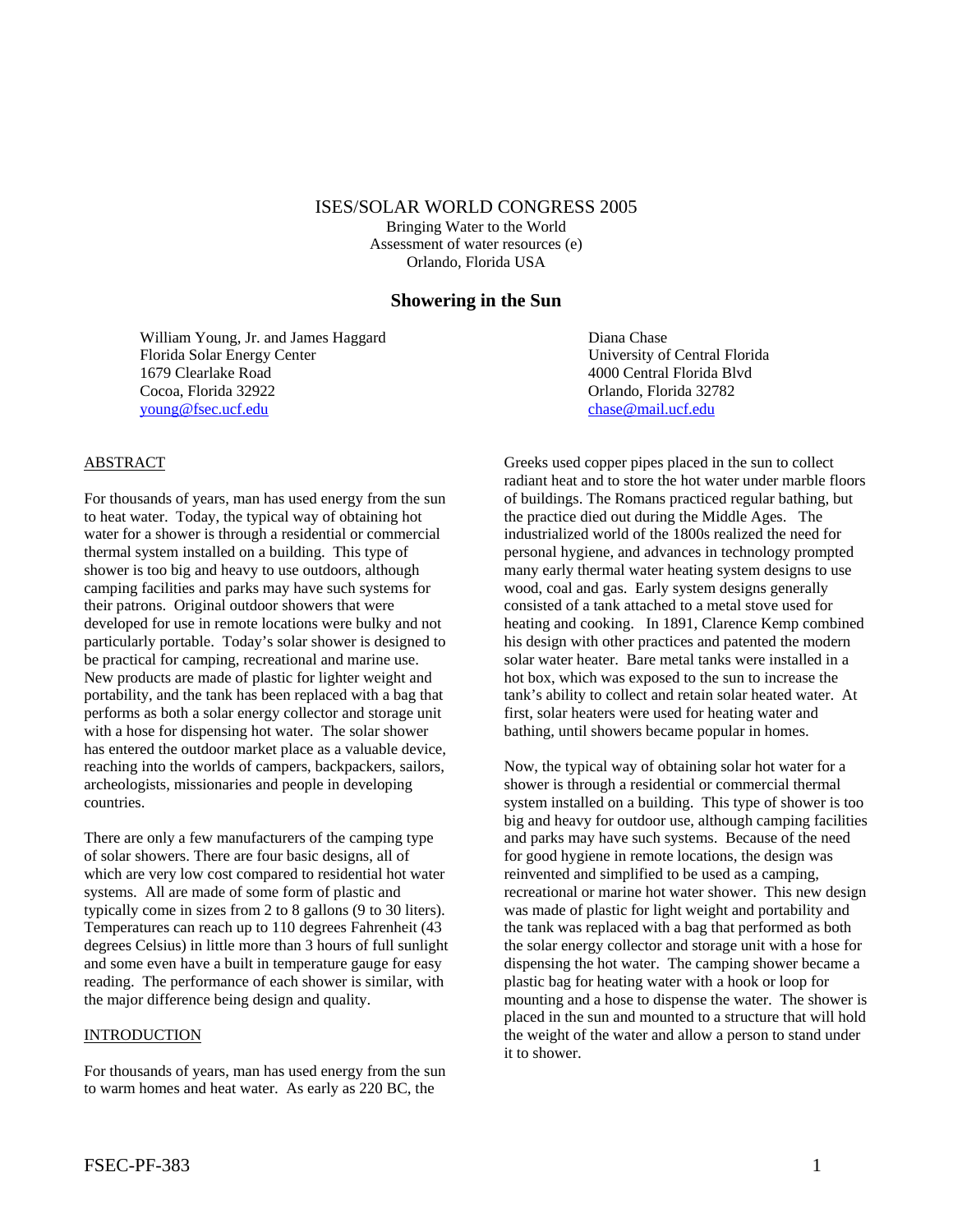Solar showers came on the scene in the 1980s. The solar shower entered the outdoor market place for the recreational, marine, and camping worlds along with other remote applications. Archeologists, missionaries and users in developing countries found the systems valuable. In a remote or camping location where water is available, the solar shower offers a means of personal hygiene. Most people are familiar with the most common solar shower, which consists of a black garden hose looped in a circle and laid in the sun on a flat surface like the roof of your home. Another simple shower that anyone can make is with a black plastic trash bag filled with water and the opening tied with a knot and hung by a cord over your head; once the water is hot, a hole can be punched in it to take the shower. There are other types of solar showers, such as the Hot Water Solar Tube, that uses a household pressurized water line to hook up to a water supply and heats the water in a black multi-tube collector before being dispensed through a shower head mounted usually on an outdoor poolside stand. Another solar shower uses a bucket to collect heat and store the water, while using a low voltage electric pump to dispense the water through a hose.

#### THE JUNGLE EXPERIENCE

In the summer of 1983, an archaeological survey team from the University of Central Florida (UCF) joined the work started at the ruins of Caracol nearly 120 miles from Belize City, Belize. These were some of the most dense jungles in Central America in which to excavate the city dating back to 300 AD. The construction of the city was overgrown by the jungle, required heavy labor clearing the site and surveying the artifacts. At times, there were as many as 3 professors, 10 students and as many as 50 local workers at the site.



Fig. 1: Village and showers

By 1987, the Florida Solar Energy Center (FSEC) had joined the project to provide photovoltaic power and solar showers to make the work more bearable. The

photovoltaic system worked well, but the showers were a problem. As for heating the water to a comfortable temperature, all of the showers did their job. However, the showers were used almost every day in the evening, and lasted only one survey season (2 months) before being replaced. They tried several brands and found similar problems, such as bag tearing, hoses coming off, nozzles dripping and fill caps leaking. This study was started to look at these problems and develop a solution.

#### SOLAR SHOWER CRITERIA

Reviewing the many designs of solar showers, the camping type was selected for testing and evaluation. Similarities were noted between the various designs available and the criteria for their selection for this project evaluation is listed in Table 1.

Table 1: Shower Characteristics

- Portable
- Collector and storage is one unit
- Collector and storage is in a bag shape
- Can be easily mounted above the head
- Can be carried by one person when filled
- Can be put in a backpack
- Simple filling capability
- Simple water flow control
- Hose to direct water flow
- Materials will not rust
- Made of light materials
- Reusable

The typical design selected was made of plastic with a bag that performs as both the solar energy collector and storage unit with a hose for dispensing the hot water. They are placed in the sun to collect the thermal energy radiating on the bag until the water is sufficiently hot to shower. This project is to evaluate the performance and reliability of the solar showers that meet these criteria for remote use.

# THE SEARCH FOR CAMPING SHOWERS

This study focuses on plastic bag type camping showers available from suppliers of military, survival, water sports, camping and the travel industry. A search on the web produced over fifty suppliers of solar showers with just as many from magazines and stores. Typical web sources were E-bay, Backpacker, Ted's Military Surplus, Stearns, Scuba, Camping World, Preparedness Center, Target, Site Outdoors, Sail Net, Travel With Care and PriceTool. They range in price from \$7 to \$28 depending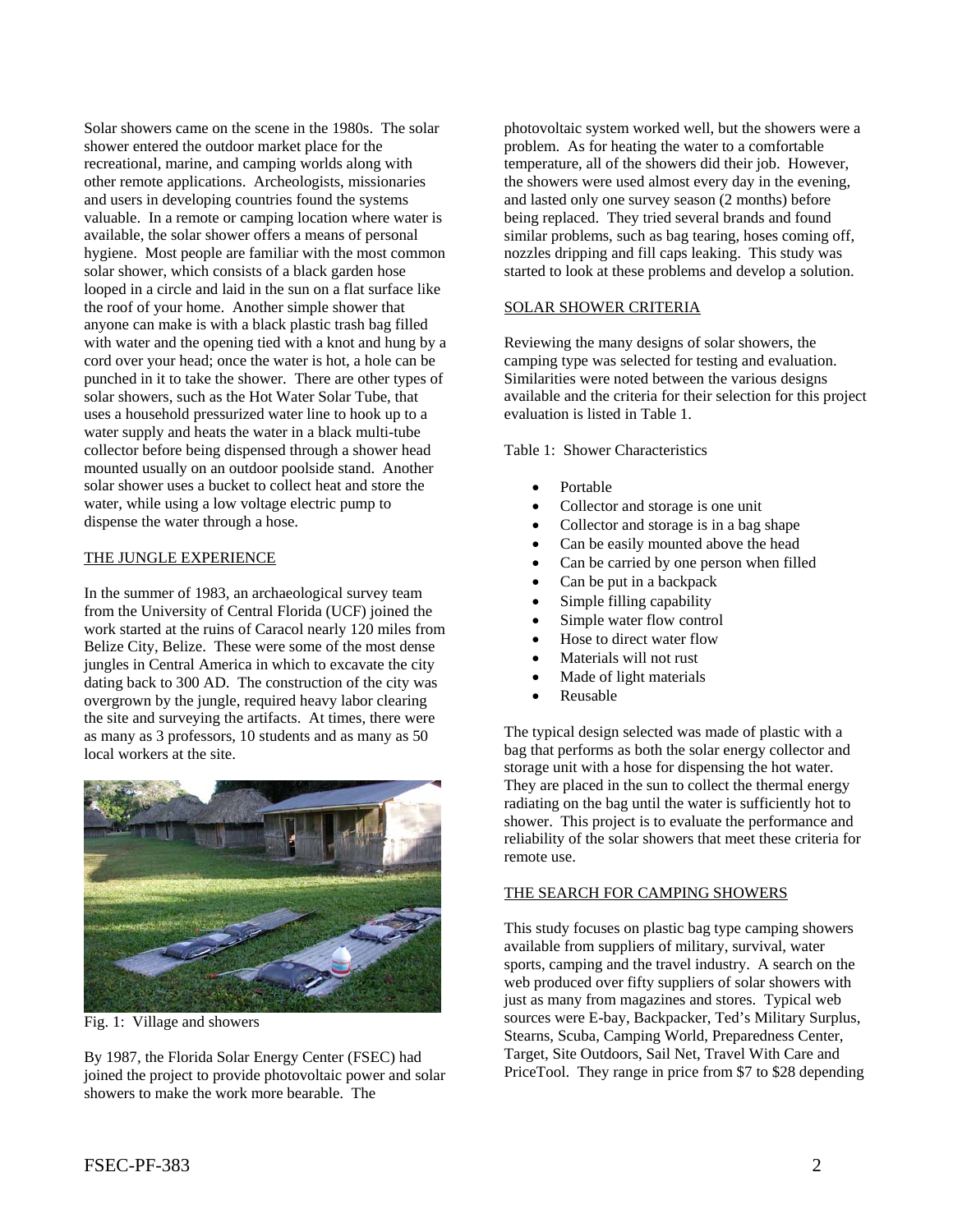on design and size. There are more elaborate and expensive units, but they had options that did not meet the selection criteria.

The next search was with the U.S. Patent Office, where the oldest patent was 4,520,793 in 1985 for a foldable, insulated solar water heater called "Sunshower" originally created by Basic Design. There were older patents, but not of the camping shower design. Newer patents enhanced on this design. A diagram showing the basic design of a solar shower by Stearn is shown in Figure 2.



Fig 2: Stearn Inc, solar shower diagram

Some showers appeared to be exactly the same except for the name printed on the bag noting the supplier. It was difficult to determine the actual manufacturer and who was the supplier. Contact with them did not produce any more information, as distributors did not want to reveal their manufacturer. Contact with any organization produced no information except a response of "What model do you want to purchase?"

| <b>Product Name</b>       | Make/supplier               | Size      |
|---------------------------|-----------------------------|-----------|
| Sun Shower 2.5            | <b>Stearns Outdoor</b>      | $2.5$ gal |
| Sun Shower 4              | <b>Stearns Outdoor</b>      | 4 gal     |
| Extreme-Fabric Sun        | Stearns-Preparedness        | 4 gal     |
| Shower                    |                             |           |
| Solar Shower              | <b>Keneico Camping</b>      | 4 gal     |
|                           | Goods                       |           |
| <b>Solar Shower Combo</b> | <b>Stansport</b>            | $4.5$ gal |
| Sun Shower 5              | <b>Stearns Outdoor</b>      | 5 gal     |
| Camp Shower 5             | Coleman                     | 5 gal     |
| Solar Shower 5            | Ozark Trail                 | 5 gal     |
| Camp Shower               | CW Gear                     | 5 gal     |
| <b>Sun-Heater Shower</b>  | Reliance-Preparedness       | 5 gal     |
| Air/Foot Sun Shower       | <b>Stearns-Preparedness</b> | 5.5 gal   |
| Sun Shower 8              | <b>Stearns Outdoor</b>      | 8 gal     |

#### Table 2: Suppliers and Model List

#### SOLAR SHOWER DESIGN AND OPERATION

The showers are made in 6 different sizes based on volume of water, starting at 2.5 gallons (9.4 liters) to the largest at 8 gallons (30.2 liters). As shown in Table 2, the selection process identified 12 different showers of 6 different sizes based on our selection criteria.

The showers are designed to heat water to take a comfortable shower to provide good hygiene in an outdoor environment. They are not designed to heat water for human consumption. The showers are foldable and flexible so that they can easily be used by backpackers and other outdoor users. There is an inlet and outlet for water, sometimes the same hole. The showers are light weight when empty and still portable when filled with water. The bag collapses as the water flows out the dispenser hose which has an on/off device or spigot to control the water flow. Because they are gravity fed for showering, the bag is placed at least as high as your head so the nozzle/showerhead will dispense the water creating a shower. Because the showers work over the head, they are mounted to some type of support structure with a handle, hook or cord that will hold the weight of water and allow a person to stand under them to shower. Typically, the showers are hung from a tree, wall, structure, tripod or vehicle where they can get maximum sunlight and water flow.

The bags are all black or mostly black, and some are covered with a copper or silver pigment. Table 3 lists the materials named by the manufacturers used to make the bags. Before use, the bags should be rinsed with 1 tablespoon of baking soda and warn water to remove any HCL generated through heating All bags are made of plastic sheets from 10 to 40 mils thick with doublewelded seams, from single sheets or up to 4 ply layered sheets which may include reflective and insolating layers. Some have a clear top that allows the sun to heat from the inside.

# Table 3: Bag Material

Polyethylene Polyvinylchloride (PVC) Polyester Polyurethane Polymeric Foam Plastic Vinyl

Dispensing hoses are usually clear and from 2 to 8 feet (0.6 to 2.4 meters) long with nozzles at the end for showerheads made of ABS or PVC. Some have metal clips for water flow control and also mounting. Some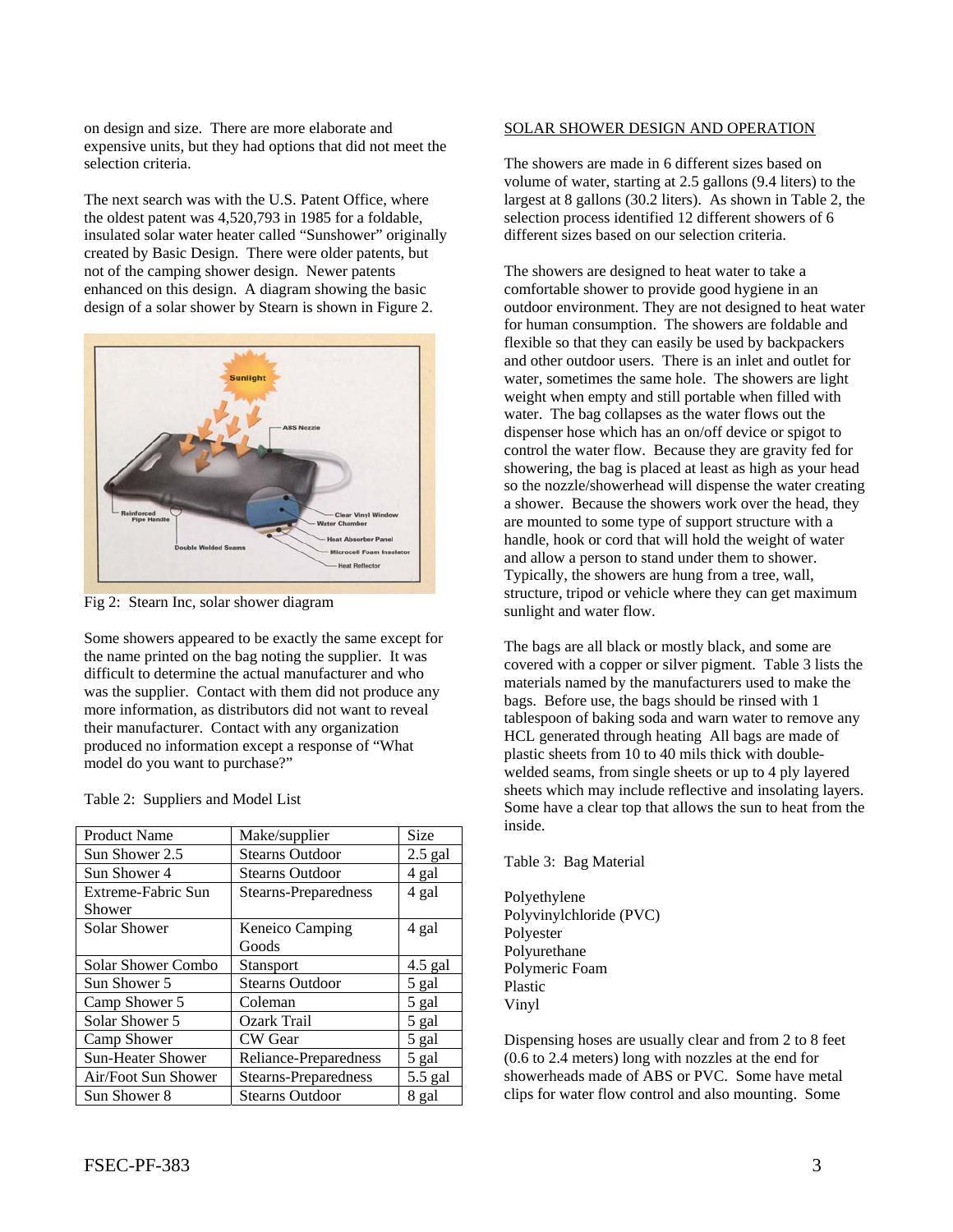have handles made with PVC, nylon or fiberglass stiffeners for mounting to a structure and grommets for tie down. Some come with nylon carrying or storage bags. A reflector, such as found on solar ovens, can be used to increase heat gain. Privacy enclosures are available.

#### TESTING AND RESULTS

Testing started late in the fall of 2004 at FSEC, when solar radiation and temperatures were not at their best and certainly would not represent the jungle environment of Central America. Performance and reliability testing was completed on each solar shower listed in Table 2. There were two heating performance tests: one test comparing heating capability of each shower of a typical 5 gallon (18.9 liter) size and one test comparing heating comparing size/volume of water. The showers were not used to take actual showers, but simulated showers through filling and empting the bag through a planned routine to test reliability.

Heating performance testing consisted of attaching a data acquisition system (DAS) with sensors to the showers for bag temperature, ambient temperature and solar radiance. Temperature measurements consisted of four thermal couples attached to each shower bag with one sensor on top, one underneath, one inside the bag itself and adjacent ambient air. The showers were tested on the roof of the FSEC laboratory building where there would be minimal wind. Showers were placed on a wood decking as in the jungle (Figure 3). Water was measured in liters to match the volume metric size of each shower. Data was collected over a week for each test to compare day to day performance with actual solar conditions over a 24 hour period.



Fig. 3: Test setup of showers

The results of the first test comparing each shower found that our data had a similar curve to that of some

manufacturers. The maximum temperature reports by the manufacturers were not obtained on all showers and within the three hours. On some test days the ambient temperature started at less then 60 degrees Fahrenheit effecting comparisons. Our results were within 10 percent of their values as shown in Diagram 1. Comparing data of showers with and without a clear window showed that a window did provide a temperature increase of as much as 4 degrees during the day, but lost heat at night. Some temperatures did reach up to 105 degrees Fahrenheit, but took longer then 3 hours of sunlight. The heating performance of each shower is similar with the major differences being reliability and quality.

The second test comparing heat gain based on size of shower was completed with the smallest shower at 2.5 gallons, a typical 5 gallon and the largest 8 gallon shower. The rate at which the showers heated did have an impact on the volume metric size of the shower. The smaller shower heated faster, but also cooled faster. The 4 and 5 gallon sizes followed more closely the manufactures temperature data.

Some showers have a built in temperature gauge where the temperature numbers show when the temperature is reached at ranked numbers. It was observed that the numbers gradually appear until temperature is reached and were within 5 percent of the DAS measurement. The showers were above ambient during peak sun hours and cooled after dark to near ambient.



Diagram 1: Size and Temperature Test Data

Reliability of the showers was determined by use of the showers during testing and routinely cycling them with water. The operation of each of the components of each shower was noted in discussion. Overall, the showers